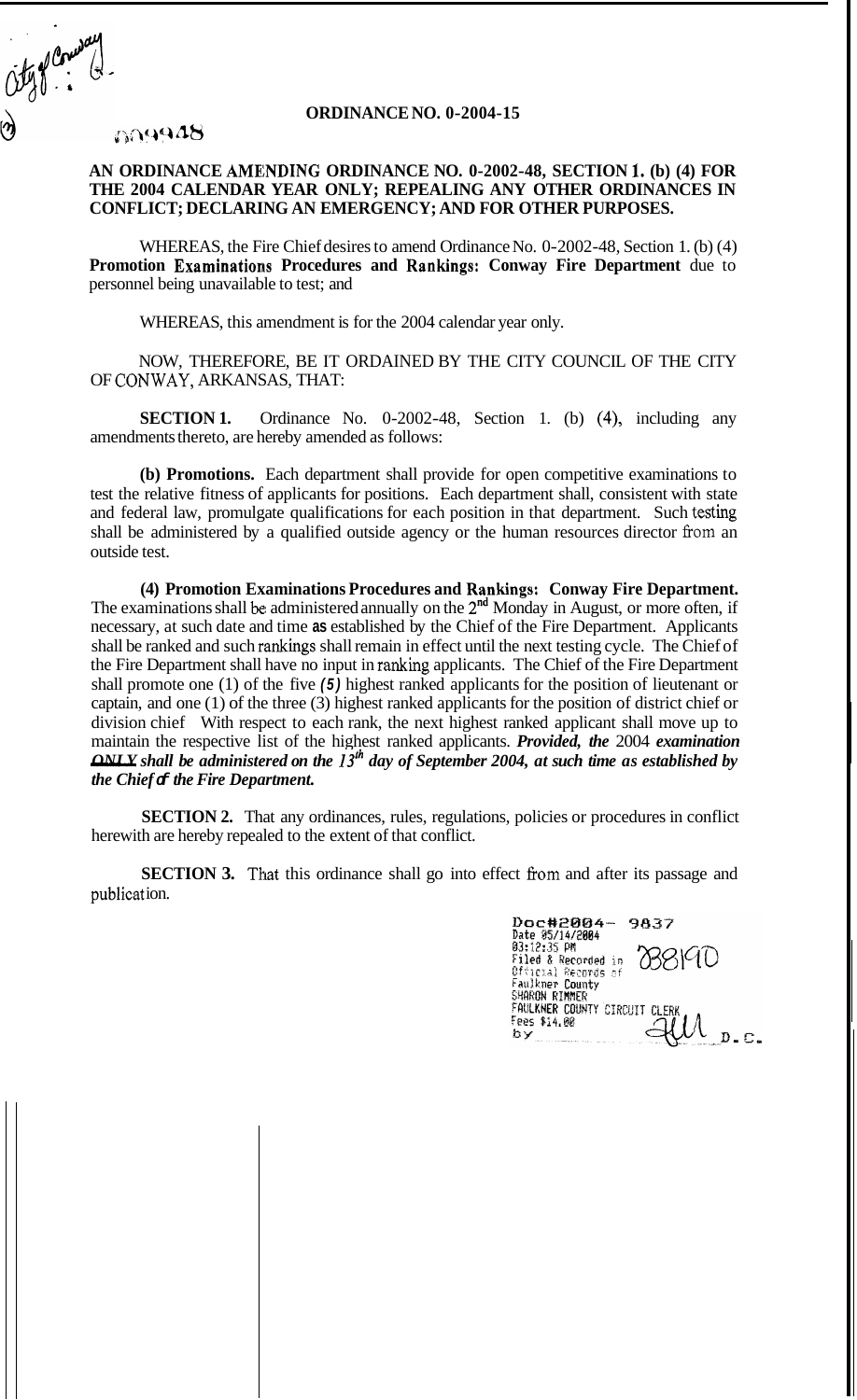PASSED this  $-12^4$ -day of  $\frac{2\pi i}{\pi}$ , 2004.

ATTEST:

 $\frac{1}{2}$  ,  $\frac{1}{2}$  ,  $\frac{1}{2}$ 

All Observet